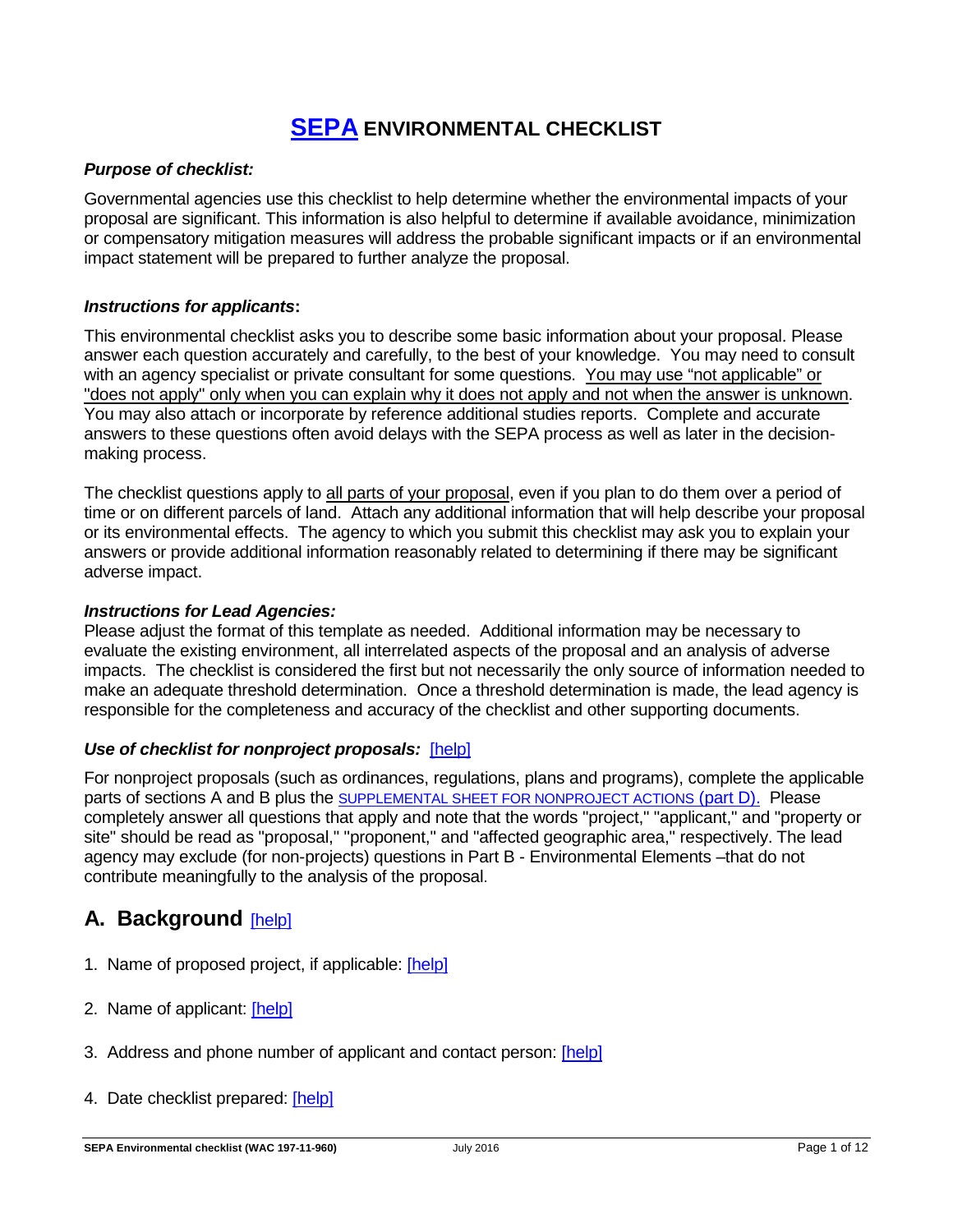5. Agency requesting checklist: [\[help\]](http://www.ecy.wa.gov/programs/sea/sepa/ChecklistGuidance.html#Background)

6. Proposed timing or schedule (including phasing, if applicable): [\[help\]](http://www.ecy.wa.gov/programs/sea/sepa/ChecklistGuidance.html#Background)

7. Do you have any plans for future additions, expansion, or further activity related to or connected with this proposal? If yes, explain. [\[help\]](http://www.ecy.wa.gov/programs/sea/sepa/ChecklistGuidance.html#Background)

8. List any environmental information you know about that has been prepared, or will be prepared, directly related to this proposal. [\[help\]](http://www.ecy.wa.gov/programs/sea/sepa/ChecklistGuidance.html#Background)

9. Do you know whether applications are pending for governmental approvals of other proposals directly affecting the property covered by your proposal? If yes, explain. [\[help\]](http://www.ecy.wa.gov/programs/sea/sepa/ChecklistGuidance.html#Background)

10. List any government approvals or permits that will be needed for your proposal, if known. [\[help\]](http://www.ecy.wa.gov/programs/sea/sepa/ChecklistGuidance.html#Background)

11. Give brief, complete description of your proposal, including the proposed uses and the size of the project and site. There are several questions later in this checklist that ask you to describe certain aspects of your proposal. You do not need to repeat those answers on this page. (Lead agencies may modify this form to include additional specific information on project description.) [\[help\]](http://www.ecy.wa.gov/programs/sea/sepa/ChecklistGuidance.html#Background)

12. Location of the proposal. Give sufficient information for a person to understand the precise location of your proposed project, including a street address, if any, and section, township, and range, if known. If a proposal would occur over a range of area, provide the range or boundaries of the site(s). Provide a legal description, site plan, vicinity map, and topographic map, if reasonably available. While you should submit any plans required by the agency, you are not required to duplicate maps or detailed plans submitted with any permit applications related to this checklist. [\[help\]](http://www.ecy.wa.gov/programs/sea/sepa/ChecklistGuidance.html#Background)

## **B. ENVIRONMENTAL ELEMENTS** [\[help\]](http://www.ecy.wa.gov/programs/sea/sepa/ChecklistGuidance.html#EnvironmentalElements)

- **1. Earth** [\[help\]](http://www.ecy.wa.gov/programs/sea/sepa/ChecklistGuidance.html#Earth)
- a. General description of the site: [\[help\]](http://www.ecy.wa.gov/programs/sea/sepa/ChecklistGuidance.html#Earth)

(circle one): Flat, rolling, hilly, steep slopes, mountainous, other

- b. What is the steepest slope on the site (approximate percent slope)? [\[help\]](http://www.ecy.wa.gov/programs/sea/sepa/ChecklistGuidance.html#Earth)
- c. What general types of soils are found on the site (for example, clay, sand, gravel, peat, muck)? If you know the classification of agricultural soils, specify them and note any agricultural land of long-term commercial significance and whether the proposal results in removing any of these soils. [\[help\]](http://www.ecy.wa.gov/programs/sea/sepa/ChecklistGuidance.html#Earth)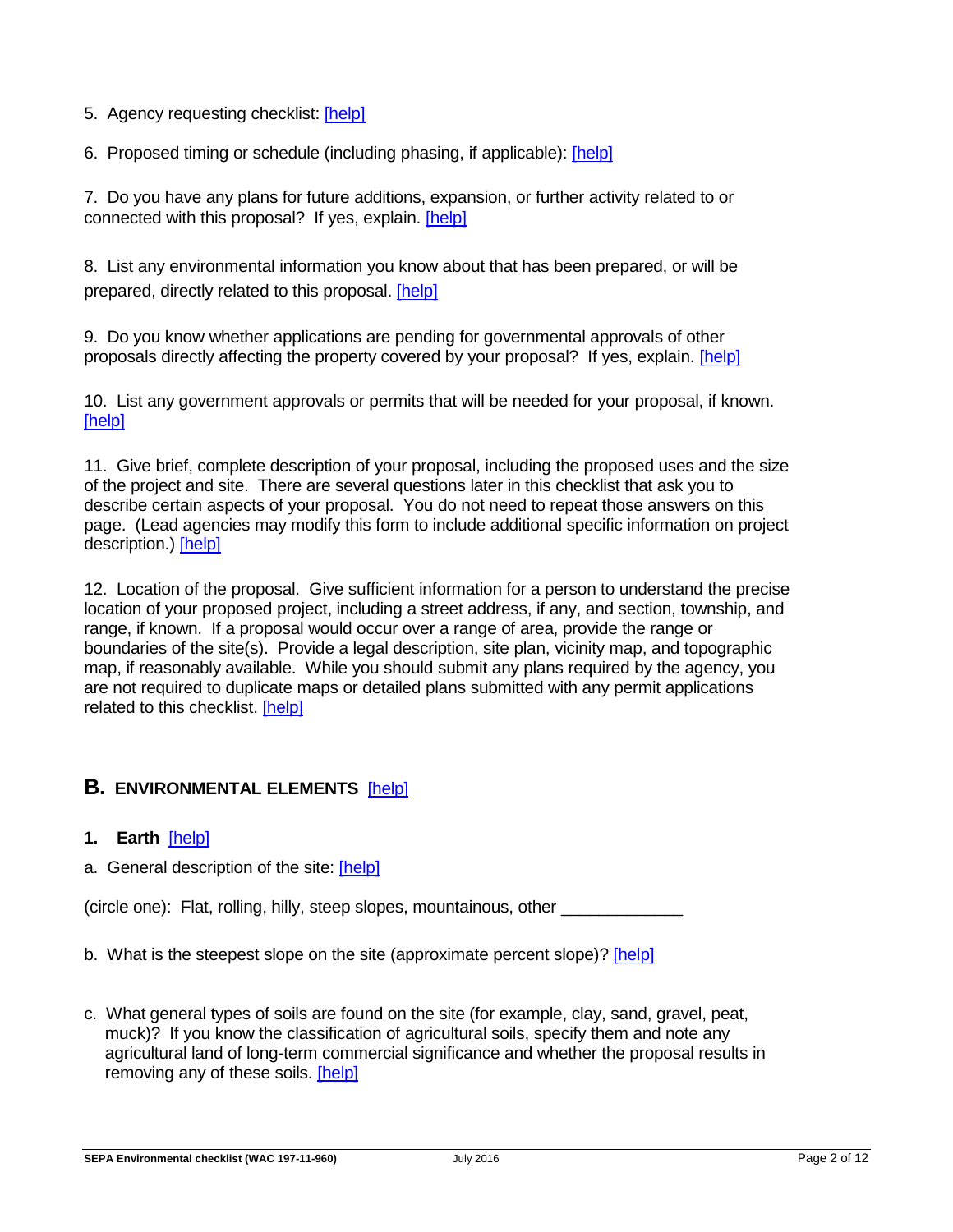- d. Are there surface indications or history of unstable soils in the immediate vicinity? If so, describe. [\[help\]](http://www.ecy.wa.gov/programs/sea/sepa/ChecklistGuidance.html#Earth)
- e. Describe the purpose, type, total area, and approximate quantities and total affected area of any filling, excavation, and grading proposed. Indicate source of fill. [\[help\]](http://www.ecy.wa.gov/programs/sea/sepa/ChecklistGuidance.html#Earth)
- f. Could erosion occur as a result of clearing, construction, or use? If so, generally describe. [\[help\]](http://www.ecy.wa.gov/programs/sea/sepa/ChecklistGuidance.html#Earth)
- g. About what percent of the site will be covered with impervious surfaces after project construction (for example, asphalt or buildings)? [\[help\]](http://www.ecy.wa.gov/programs/sea/sepa/ChecklistGuidance.html#Earth)
- h. Proposed measures to reduce or control erosion, or other impacts to the earth, if any: [\[help\]](http://www.ecy.wa.gov/programs/sea/sepa/ChecklistGuidance.html#Earth)

## **2. Air** [\[help\]](http://www.ecy.wa.gov/programs/sea/sepa/ChecklistGuidance.html#Air)

a. What types of emissions to the air would result from the proposal during construction, operation, and maintenance when the project is completed? If any, generally describe and give approximate quantities if known. [\[help\]](http://www.ecy.wa.gov/programs/sea/sepa/ChecklistGuidance.html#Air)

b. Are there any off-site sources of emissions or odor that may affect your proposal? If so, generally describe. [\[help\]](http://www.ecy.wa.gov/programs/sea/sepa/ChecklistGuidance.html#Air)

c. Proposed measures to reduce or control emissions or other impacts to air, if any: [\[help\]](http://www.ecy.wa.gov/programs/sea/sepa/ChecklistGuidance.html#Air)

### 3. **Water** [\[help\]](http://www.ecy.wa.gov/programs/sea/sepa/ChecklistGuidance.html#Water)

### a. Surface Water:

- 1) Is there any surface water body on or in the immediate vicinity of the site (including year-round and seasonal streams, saltwater, lakes, ponds, wetlands)? If yes, describe type and provide names. If appropriate, state what stream or river it flows into. [\[help\]](http://www.ecy.wa.gov/programs/sea/sepa/ChecklistGuidance.html#Water)
- 2) Will the project require any work over, in, or adjacent to (within 200 feet) the described waters? If yes, please describe and attach available plans. [\[help\]](http://www.ecy.wa.gov/programs/sea/sepa/ChecklistGuidance.html#Water)
- 3) Estimate the amount of fill and dredge material that would be placed in or removed from surface water or wetlands and indicate the area of the site that would be affected. Indicate the source of fill material. [\[help\]](http://www.ecy.wa.gov/programs/sea/sepa/ChecklistGuidance.html#Water)
- 4) Will the proposal require surface water withdrawals or diversions? Give general description, purpose, and approximate quantities if known. [\[help\]](http://www.ecy.wa.gov/programs/sea/sepa/ChecklistGuidance.html#Water)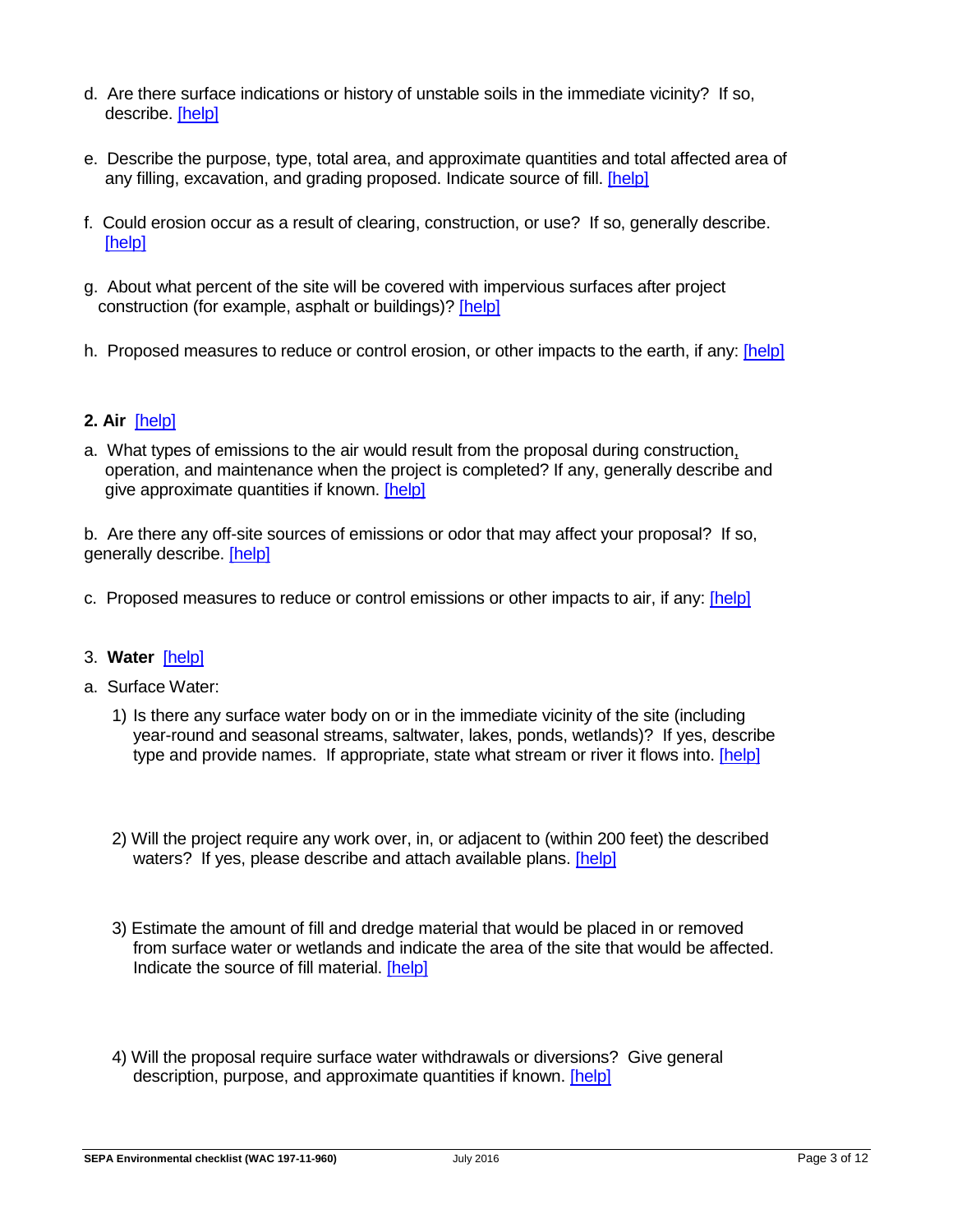- 5) Does the proposal lie within a 100-year floodplain? If so, note location on the site plan. [\[help\]](http://www.ecy.wa.gov/programs/sea/sepa/ChecklistGuidance.html#Water)
- 6) Does the proposal involve any discharges of waste materials to surface waters? If so, describe the type of waste and anticipated volume of discharge. [\[help\]](http://www.ecy.wa.gov/programs/sea/sepa/ChecklistGuidance.html#Water)
- b. Ground Water:
	- 1) Will groundwater be withdrawn from a well for drinking water or other purposes? If so, give a general description of the well, proposed uses and approximate quantities withdrawn from the well. Will water be discharged to groundwater? Give general description, purpose, and approximate quantities if known. [\[help\]](http://www.ecy.wa.gov/programs/sea/sepa/ChecklistGuidance.html#Water)
	- 2) Describe waste material that will be discharged into the ground from septic tanks or other sources, if any (for example: Domestic sewage; industrial, containing the following chemicals. . .; agricultural; etc.). Describe the general size of the system, the number of such systems, the number of houses to be served (if applicable), or the number of animals or humans the system(s) are expected to serve. [\[help\]](http://www.ecy.wa.gov/programs/sea/sepa/ChecklistGuidance.html#Water)
- c. Water runoff (including stormwater):
	- 1) Describe the source of runoff (including storm water) and method of collection and disposal, if any (include quantities, if known). Where will this water flow? Will this water flow into other waters? If so, describe. [\[help\]](http://www.ecy.wa.gov/programs/sea/sepa/ChecklistGuidance.html#Water)
	- 2) Could waste materials enter ground or surface waters? If so, generally describe. [\[help\]](http://www.ecy.wa.gov/programs/sea/sepa/ChecklistGuidance.html#Water)
	- 3) Does the proposal alter or otherwise affect drainage patterns in the vicinity of the site? If so, describe. [\[help\]](http://www.ecy.wa.gov/programs/sea/sepa/ChecklistGuidance.html#Water)

d. Proposed measures to reduce or control surface, ground, and runoff water, and drainage pattern impacts, if any: [\[help\]](http://www.ecy.wa.gov/programs/sea/sepa/ChecklistGuidance.html#Water)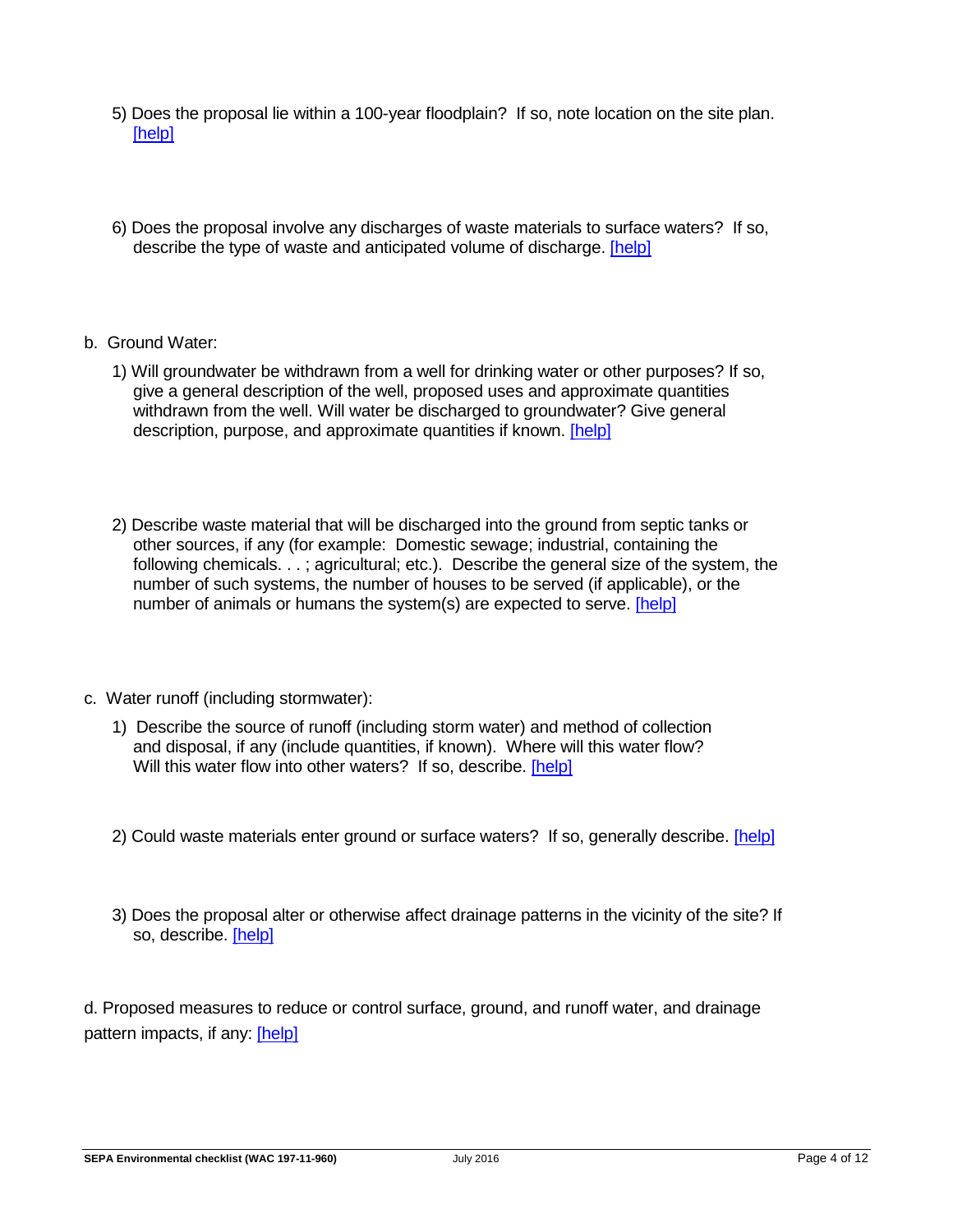#### 4. **Plants** [\[help\]](http://www.ecy.wa.gov/programs/sea/sepa/ChecklistGuidance.html#Plants)

- a. Check the types of vegetation found on the site: [\[help\]](http://www.ecy.wa.gov/programs/sea/sepa/ChecklistGuidance.html#Plants)
	- deciduous tree: alder, maple, aspen, other
	- evergreen tree: fir, cedar, pine, other
	- \_\_\_\_shrubs
	- \_\_\_\_grass
	- \_\_\_\_pasture
	- \_\_\_\_crop or grain
	- \_\_\_\_ Orchards, vineyards or other permanent crops.
	- \_\_\_\_ wet soil plants: cattail, buttercup, bullrush, skunk cabbage, other
	- \_\_\_\_water plants: water lily, eelgrass, milfoil, other
	- \_\_\_\_other types of vegetation
- b. What kind and amount of vegetation will be removed or altered? [\[help\]](http://www.ecy.wa.gov/programs/sea/sepa/ChecklistGuidance.html#Plants)
- c. List threatened and endangered species known to be on or near the site. [\[help\]](http://www.ecy.wa.gov/programs/sea/sepa/ChecklistGuidance.html#Plants)
- d. Proposed landscaping, use of native plants, or other measures to preserve or enhance vegetation on the site, if any: [\[help\]](http://www.ecy.wa.gov/programs/sea/sepa/ChecklistGuidance.html#Plants)
- e. List all noxious weeds and invasive species known to be on or near the site. [\[help\]](http://www.ecy.wa.gov/programs/sea/sepa/ChecklistGuidance.html#Plants)

#### 5. **Animals** [\[help\]](http://www.ecy.wa.gov/programs/sea/sepa/apguide/EnvChecklistGuidance.html#Animals)

a. List any birds and other animals which have been observed on or near the site or are known to be on or near the site. [help]

Examples include:

birds: hawk, heron, eagle, songbirds, other: mammals: deer, bear, elk, beaver, other: fish: bass, salmon, trout, herring, shellfish, other

b. List any threatened and endangered species known to be on or near the site. [\[help\]](http://www.ecy.wa.gov/programs/sea/sepa/ChecklistGuidance.html#Animals)

c. Is the site part of a migration route? If so, explain. [\[help\]](http://www.ecy.wa.gov/programs/sea/sepa/ChecklistGuidance.html#Animals)

d. Proposed measures to preserve or enhance wildlife, if any: [\[help\]](http://www.ecy.wa.gov/programs/sea/sepa/ChecklistGuidance.html#Animals)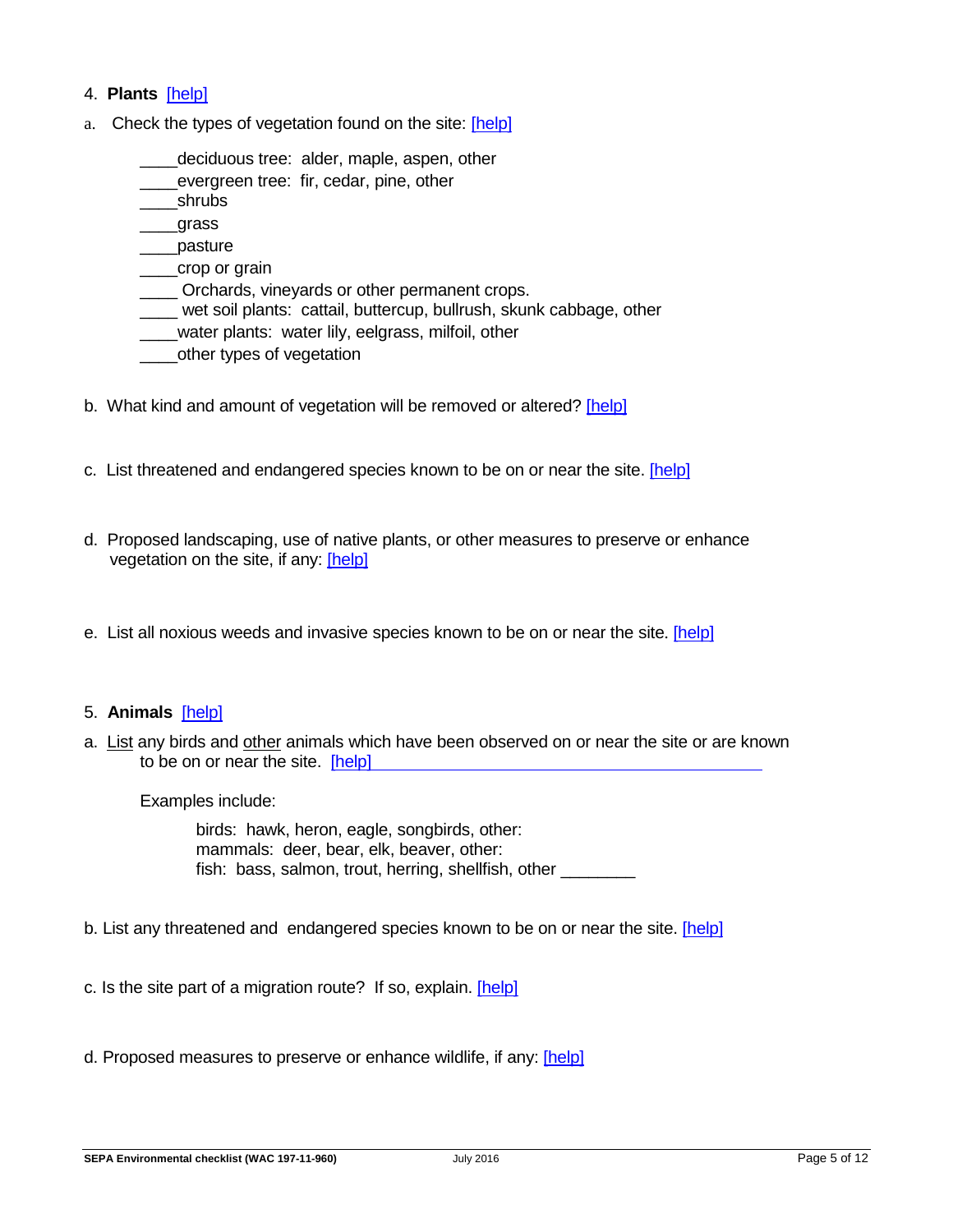e. List any invasive animal species known to be on or near the site. [\[help\]](http://www.ecy.wa.gov/programs/sea/sepa/ChecklistGuidance.html#Animals)

### 6. **Energy and Natural Resources** [\[help\]](http://www.ecy.wa.gov/programs/sea/sepa/ChecklistGuidance.html#EnergyNaturalResources)

- a. What kinds of energy (electric, natural gas, oil, wood stove, solar) will be used to meet the completed project's energy needs? Describe whether it will be used for heating, manufacturing, etc. [\[help\]](http://www.ecy.wa.gov/programs/sea/sepa/ChecklistGuidance.html#EnergyNaturalResources)
- b. Would your project affect the potential use of solar energy by adjacent properties? If so, generally describe. [\[help\]](http://www.ecy.wa.gov/programs/sea/sepa/ChecklistGuidance.html#EnergyNaturalResources)
- c. What kinds of energy conservation features are included in the plans of this proposal? List other proposed measures to reduce or control energy impacts, if any: [\[help\]](http://www.ecy.wa.gov/programs/sea/sepa/ChecklistGuidance.html#EnergyNaturalResources)

### 7. **Environmental Health** [\[help\]](http://www.ecy.wa.gov/programs/sea/sepa/ChecklistGuidance.html#EnvironmentalHealth)

- a. Are there any environmental health hazards, including exposure to toxic chemicals, risk of fire and explosion, spill, or hazardous waste, that could occur as a result of this proposal? If so, describe. [\[help\]](http://www.ecy.wa.gov/programs/sea/sepa/ChecklistGuidance.html#EnvironmentalHealth)
	- 1) Describe any known or possible contamination at the site from present or past uses. [\[help\]](http://www.ecy.wa.gov/programs/sea/sepa/ChecklistGuidance.html#EnvironmentalHealth)
	- 2) Describe existing hazardous chemicals/conditions that might affect project development and design. This includes underground hazardous liquid and gas transmission pipelines located within the project area and in the vicinity. [\[help\]](http://www.ecy.wa.gov/programs/sea/sepa/ChecklistGuidance.html#EnvironmentalHealth)
	- 3) Describe any toxic or hazardous chemicals that might be stored, used, or produced during the project's development or construction, or at any time during the operating life of the project. [\[help\]](http://www.ecy.wa.gov/programs/sea/sepa/ChecklistGuidance.html#EnvironmentalHealth)
	- 4) Describe special emergency services that might be required. [\[help\]](http://www.ecy.wa.gov/programs/sea/sepa/ChecklistGuidance.html#EnvironmentalHealth)
	- 5) Proposed measures to reduce or control environmental health hazards, if any: [\[help\]](http://www.ecy.wa.gov/programs/sea/sepa/ChecklistGuidance.html#EnvironmentalHealth)
- b.Noise [\[help\]](http://www.ecy.wa.gov/programs/sea/sepa/ChecklistGuidance.html#EnvironmentalHealth)
	- 1) What types of noise exist in the area which may affect your project (for example: traffic, equipment, operation, other)? [\[help\]](http://www.ecy.wa.gov/programs/sea/sepa/ChecklistGuidance.html#EnvironmentalHealth)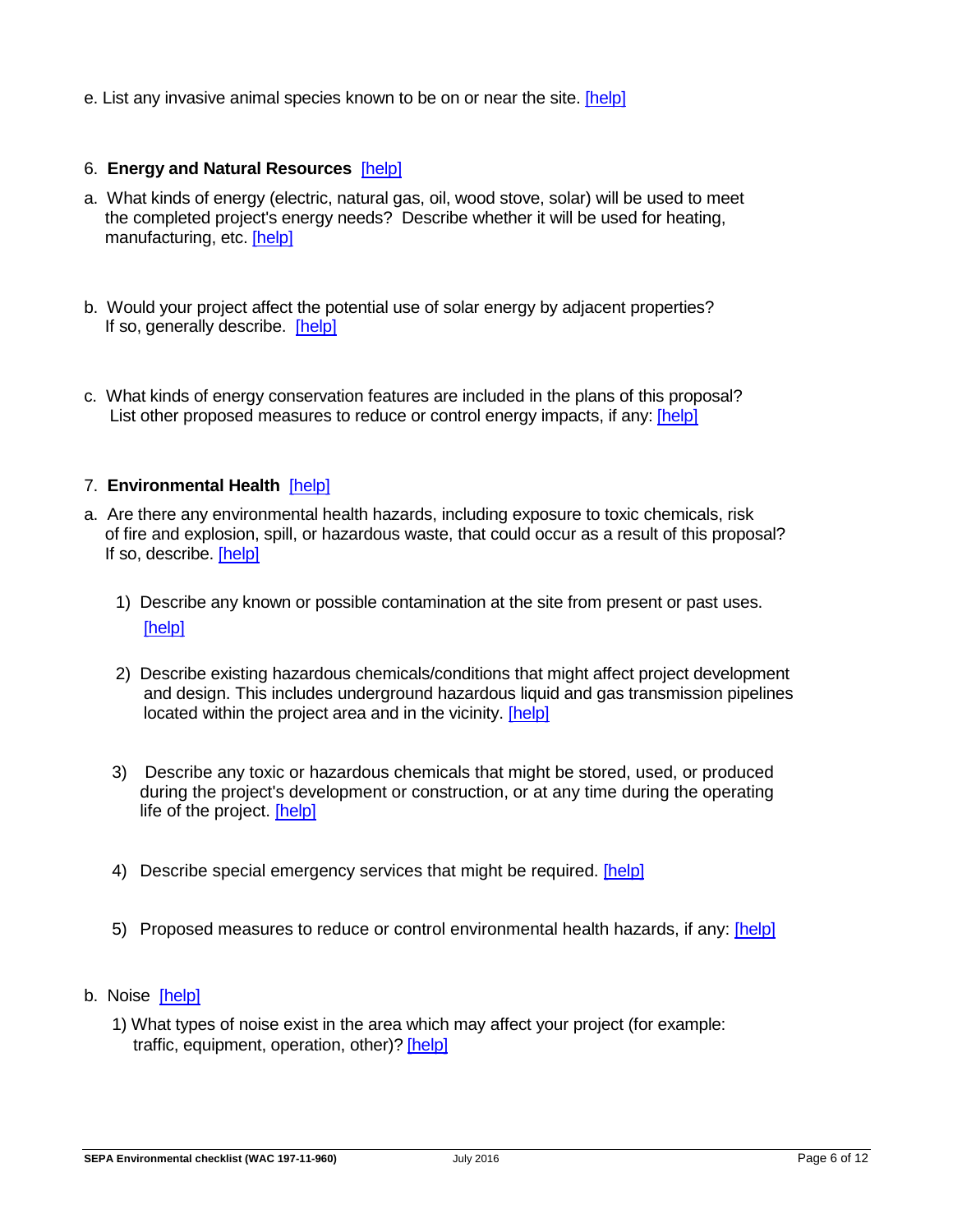2) What types and levels of noise would be created by or associated with the project on a short-term or a long-term basis (for example: traffic, construction, operation, other)? Indicate what hours noise would come from the site. [\[help\]](http://www.ecy.wa.gov/programs/sea/sepa/ChecklistGuidance.html#EnvironmentalHealth)

3) Proposed measures to reduce or control noise impacts, if any: [\[help\]](http://www.ecy.wa.gov/programs/sea/sepa/ChecklistGuidance.html#EnvironmentalHealth)

#### 8. **Land and Shoreline Use** [\[help\]](http://www.ecy.wa.gov/programs/sea/sepa/ChecklistGuidance.html#LandShorelineUse)

- a. What is the current use of the site and adjacent properties? Will the proposal affect current land uses on nearby or adjacent properties? If so, describe. [\[help\]](http://www.ecy.wa.gov/programs/sea/sepa/ChecklistGuidance.html#LandShorelineUse)
- b. Has the project site been used as working farmlands or working forest lands? If so, describe. How much agricultural or forest land of long-term commercial significance will be converted to other uses as a result of the proposal, if any? If resource lands have not been designated, how many acres in farmland or forest land tax status will be converted to nonfarm or nonforest use? [\[help\]](http://www.ecy.wa.gov/programs/sea/sepa/ChecklistGuidance.html#LandShorelineUse)
	- 1) Will the proposal affect or be affected by surrounding working farm or forest land normal business operations, such as oversize equipment access, the application of pesticides, tilling, and harvesting? If so, how: [\[help\]](http://www.ecy.wa.gov/programs/sea/sepa/ChecklistGuidance.html#LandShorelineUse)
- c. Describe any structures on the site. [\[help\]](http://www.ecy.wa.gov/programs/sea/sepa/ChecklistGuidance.html#LandShorelineUse)
- d. Will any structures be demolished? If so, what? [\[help\]](http://www.ecy.wa.gov/programs/sea/sepa/ChecklistGuidance.html#LandShorelineUse)
- e. What is the current zoning classification of the site? [\[help\]](http://www.ecy.wa.gov/programs/sea/sepa/ChecklistGuidance.html#LandShorelineUse)
- f. What is the current comprehensive plan designation of the site? [\[help\]](http://www.ecy.wa.gov/programs/sea/sepa/ChecklistGuidance.html#LandShorelineUse)
- g. If applicable, what is the current shoreline master program designation of the site? [\[help\]](http://www.ecy.wa.gov/programs/sea/sepa/ChecklistGuidance.html#LandShorelineUse)
- h. Has any part of the site been classified as a critical area by the city or county? If so, specify. [\[help\]](http://www.ecy.wa.gov/programs/sea/sepa/ChecklistGuidance.html#LandShorelineUse)
- i. Approximately how many people would reside or work in the completed project? [\[help\]](http://www.ecy.wa.gov/programs/sea/sepa/ChecklistGuidance.html#LandShorelineUse)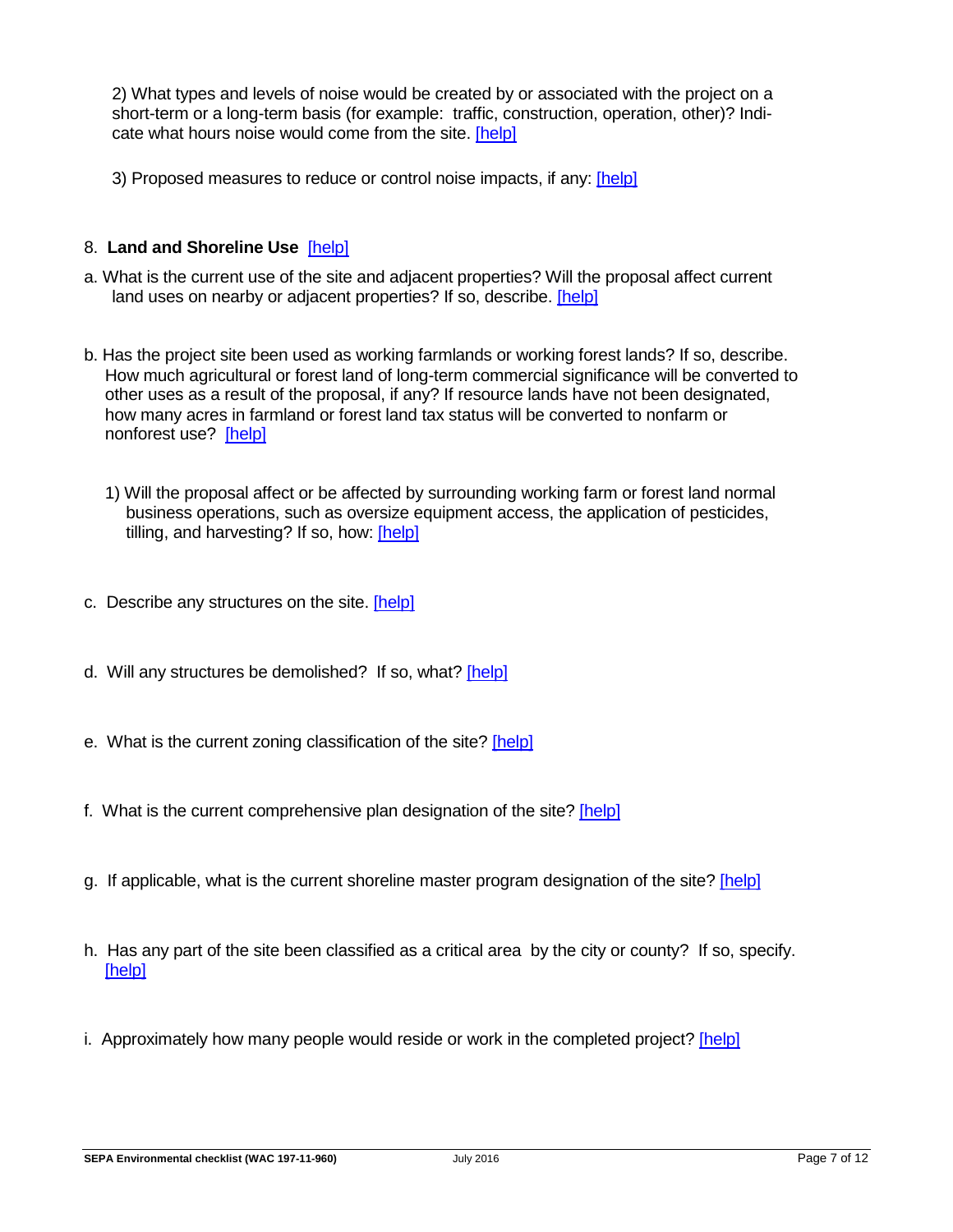- j. Approximately how many people would the completed project displace? [\[help\]](http://www.ecy.wa.gov/programs/sea/sepa/ChecklistGuidance.html#LandShorelineUse)
- k. Proposed measures to avoid or reduce displacement impacts, if any: [\[help\]](http://www.ecy.wa.gov/programs/sea/sepa/ChecklistGuidance.html#LandShorelineUse)
- L. Proposed measures to ensure the proposal is compatible with existing and projected land uses and plans, if any: [\[help\]](http://www.ecy.wa.gov/programs/sea/sepa/ChecklistGuidance.html#LandShorelineUse)
- m. Proposed measures to reduce or control impacts to agricultural and forest lands of long-term commercial significance, if any: [\[help\]](http://www.ecy.wa.gov/programs/sea/sepa/ChecklistGuidance.html#LandShorelineUse)
- 9. **Housing** [\[help\]](http://www.ecy.wa.gov/programs/sea/sepa/ChecklistGuidance.html#Housing)
- a. Approximately how many units would be provided, if any? Indicate whether high, middle, or low-income housing. [\[help\]](http://www.ecy.wa.gov/programs/sea/sepa/ChecklistGuidance.html#Housing)
- b. Approximately how many units, if any, would be eliminated? Indicate whether high, middle, or low-income housing. [\[help\]](http://www.ecy.wa.gov/programs/sea/sepa/ChecklistGuidance.html#Housing)
- c. Proposed measures to reduce or control housing impacts, if any: [\[help\]](http://www.ecy.wa.gov/programs/sea/sepa/ChecklistGuidance.html#Housing)

### 10. **Aesthetics** [\[help\]](http://www.ecy.wa.gov/programs/sea/sepa/ChecklistGuidance.html#Aesthetics)

- a. What is the tallest height of any proposed structure(s), not including antennas; what is the principal exterior building material(s) proposed? [\[help\]](http://www.ecy.wa.gov/programs/sea/sepa/ChecklistGuidance.html#Aesthetics)
- b. What views in the immediate vicinity would be altered or obstructed? [\[help\]](http://www.ecy.wa.gov/programs/sea/sepa/ChecklistGuidance.html#Aesthetics)
- b. Proposed measures to reduce or control aesthetic impacts, if any: [\[help\]](http://www.ecy.wa.gov/programs/sea/sepa/ChecklistGuidance.html#Aesthetics)

#### 11. **Light and Glare** [\[help\]](http://www.ecy.wa.gov/programs/sea/sepa/ChecklistGuidance.html#LightGlare)

- a. What type of light or glare will the proposal produce? What time of day would it mainly occur? [\[help\]](http://www.ecy.wa.gov/programs/sea/sepa/ChecklistGuidance.html#LightGlare)
- b. Could light or glare from the finished project be a safety hazard or interfere with views? [\[help\]](http://www.ecy.wa.gov/programs/sea/sepa/ChecklistGuidance.html#LightGlare)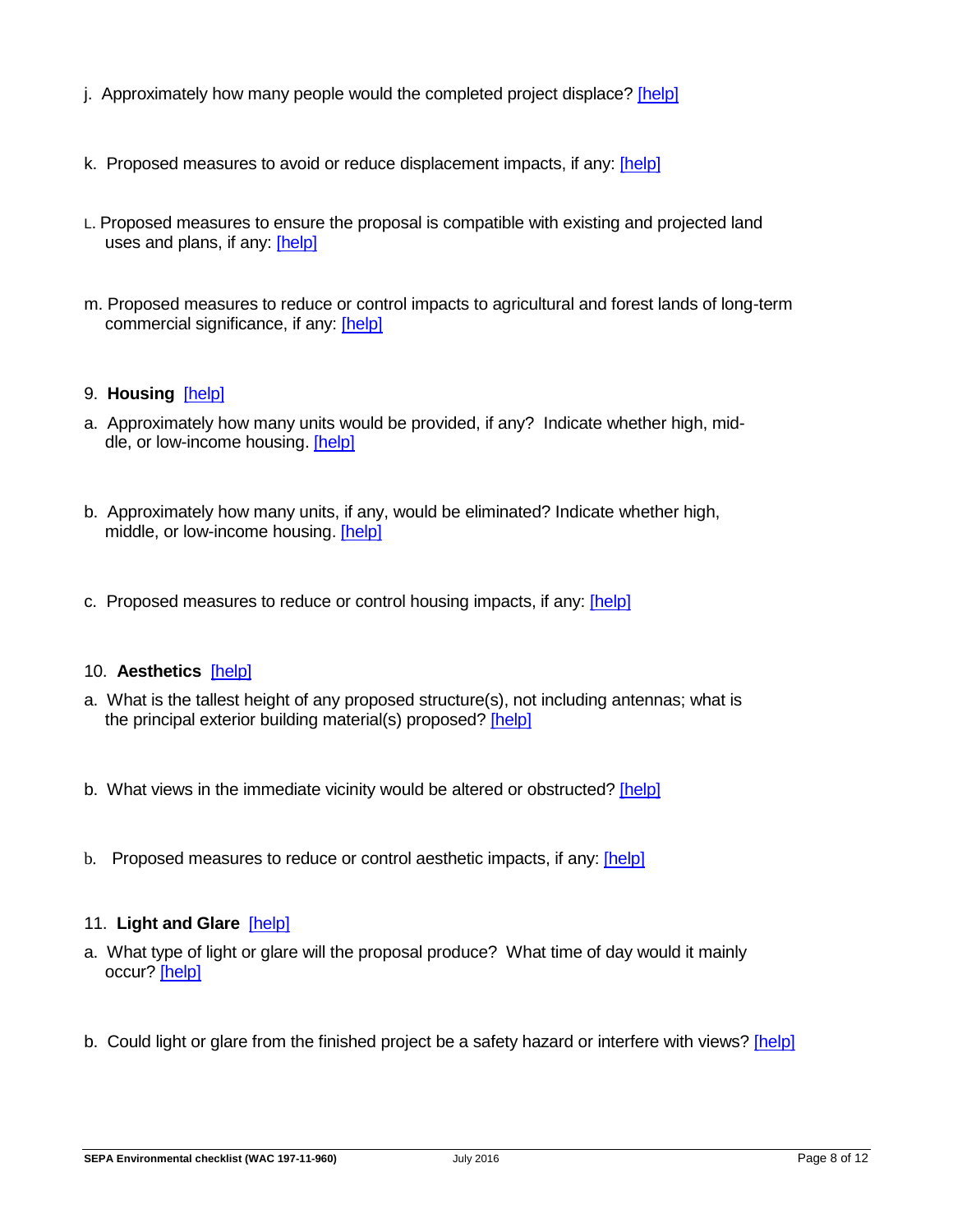- c. What existing off-site sources of light or glare may affect your proposal? [\[help\]](http://www.ecy.wa.gov/programs/sea/sepa/ChecklistGuidance.html#LightGlare)
- d. Proposed measures to reduce or control light and glare impacts, if any: [\[help\]](http://www.ecy.wa.gov/programs/sea/sepa/ChecklistGuidance.html#LightGlare)

### 12. **Recreation** [\[help\]](http://www.ecy.wa.gov/programs/sea/sepa/ChecklistGuidance.html#Recreation)

- a. What designated and informal recreational opportunities are in the immediate vicinity? [\[help\]](http://www.ecy.wa.gov/programs/sea/sepa/ChecklistGuidance.html#Recreation)
- b. Would the proposed project displace any existing recreational uses? If so, describe. [\[help\]](http://www.ecy.wa.gov/programs/sea/sepa/ChecklistGuidance.html#Recreation)
- c. Proposed measures to reduce or control impacts on recreation, including recreation opportunities to be provided by the project or applicant, if any: [\[help\]](http://www.ecy.wa.gov/programs/sea/sepa/ChecklistGuidance.html#Recreation)

#### 13. **Historic and cultural preservation** [\[help\]](http://www.ecy.wa.gov/programs/sea/sepa/ChecklistGuidance.html#HistoricCulturalPreservation)

- a. Are there any buildings, structures, or sites, located on or near the site that are over 45 years old listed in or eligible for listing in national, state, or local preservation registers ? If so, specifically describe. [\[help\]](http://www.ecy.wa.gov/programs/sea/sepa/ChecklistGuidance.html#HistoricCulturalPreservation)
- b. Are there any landmarks, features, or other evidence of Indian or historic use or occupation? This may include human burials or old cemeteries. Are there any material evidence, artifacts, or areas of cultural importance on or near the site? Please list any professional studies conducted at the site to identify such resources. [\[help\]](http://www.ecy.wa.gov/programs/sea/sepa/ChecklistGuidance.html#HistoricCulturalPreservation)
- c. Describe the methods used to assess the potential impacts to cultural and historic resources on or near the project site. Examples include consultation with tribes and the department of archeology and historic preservation, archaeological surveys, historic maps, GIS data, etc. [\[help\]](http://www.ecy.wa.gov/programs/sea/sepa/ChecklistGuidance.html#HistoricCulturalPreservation)
- d. Proposed measures to avoid, minimize, or compensate for loss, changes to, and disturbance to resources. Please include plans for the above and any permits that may be required. [\[help\]](http://www.ecy.wa.gov/programs/sea/sepa/ChecklistGuidance.html#HistoricCulturalPreservation)

#### 14. **Transportation** [\[help\]](http://www.ecy.wa.gov/programs/sea/sepa/ChecklistGuidance.html#Transportation)

a. Identify public streets and highways serving the site or affected geographic area and describe proposed access to the existing street system. Show on site plans, if any. [\[help\]](http://www.ecy.wa.gov/programs/sea/sepa/ChecklistGuidance.html#Transportation)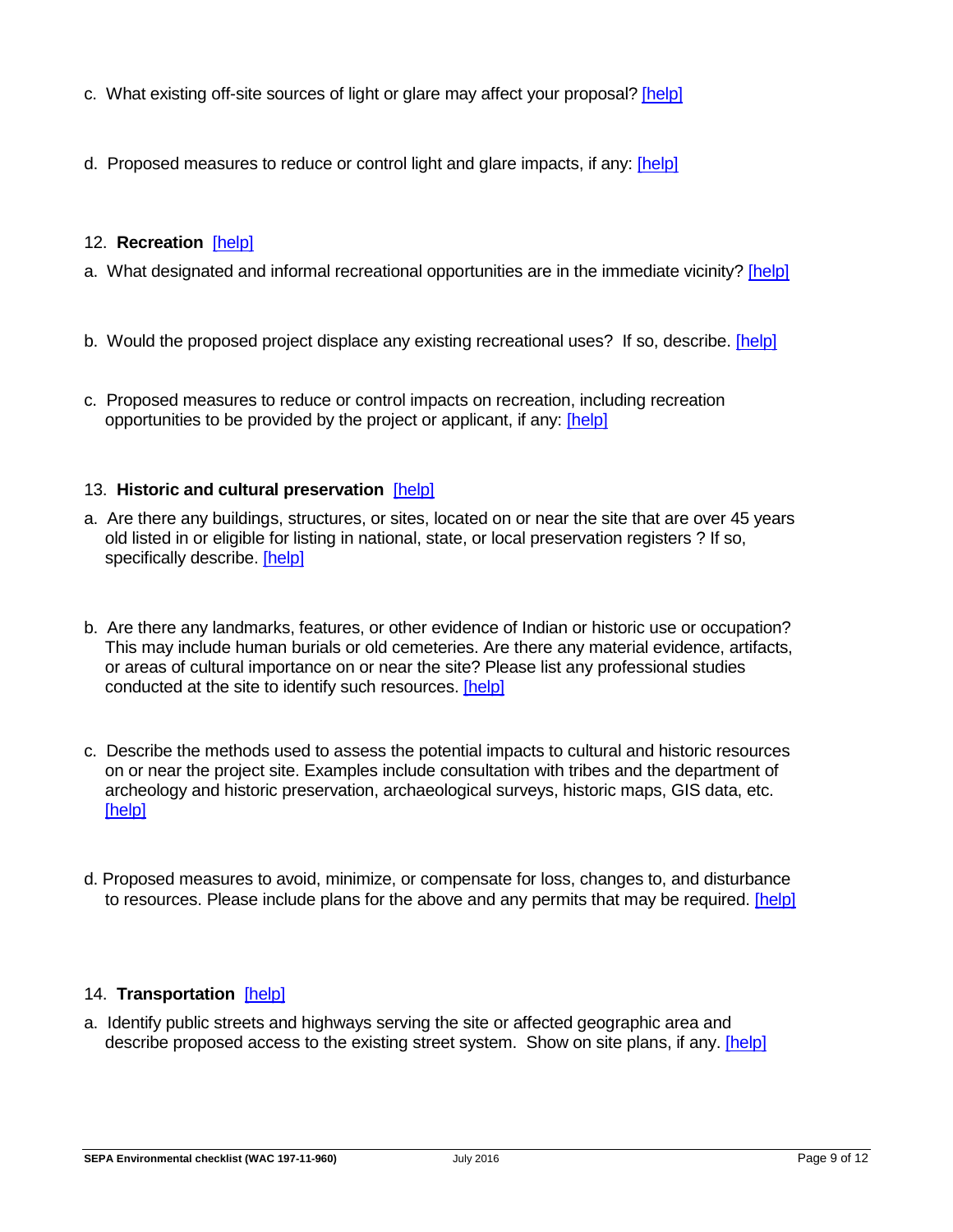- b. Is the site or affected geographic area currently served by public transit? If so, generally describe. If not, what is the approximate distance to the nearest transit stop? [\[help\]](http://www.ecy.wa.gov/programs/sea/sepa/ChecklistGuidance.html#Transportation)
- c. How many additional parking spaces would the completed project or non-project proposal have? How many would the project or proposal eliminate? [\[help\]](http://www.ecy.wa.gov/programs/sea/sepa/ChecklistGuidance.html#Transportation)
- d. Will the proposal require any new or improvements to existing roads, streets, pedestrian, bicycle or state transportation facilities, not including driveways? If so, generally describe (indicate whether public or private). [\[help\]](http://www.ecy.wa.gov/programs/sea/sepa/ChecklistGuidance.html#Transportation)
- e. Will the project or proposal use (or occur in the immediate vicinity of) water, rail, or air transportation? If so, generally describe. [\[help\]](http://www.ecy.wa.gov/programs/sea/sepa/ChecklistGuidance.html#Transportation)
- f. How many vehicular trips per day would be generated by the completed project or proposal? If known, indicate when peak volumes would occur and what percentage of the volume would be trucks (such as commercial and nonpassenger vehicles). What data or transportation models were used to make these estimates? [\[help\]](http://www.ecy.wa.gov/programs/sea/sepa/ChecklistGuidance.html#Transportation)
- g. Will the proposal interfere with, affect or be affected by the movement of agricultural and forest products on roads or streets in the area? If so, generally describe. [\[help\]](http://www.ecy.wa.gov/programs/sea/sepa/ChecklistGuidance.html#Transportation)
- h. Proposed measures to reduce or control transportation impacts, if any: [\[help\]](http://www.ecy.wa.gov/programs/sea/sepa/ChecklistGuidance.html#Transportation)

### 15. **Public Services** [\[help\]](http://www.ecy.wa.gov/programs/sea/sepa/ChecklistGuidance.html#PublicServices)

- a. Would the project result in an increased need for public services (for example: fire protection, police protection, public transit, health care, schools, other)? If so, generally describe. [\[help\]](http://www.ecy.wa.gov/programs/sea/sepa/ChecklistGuidance.html#PublicServices)
- b. Proposed measures to reduce or control direct impacts on public services, if any. [\[help\]](http://www.ecy.wa.gov/programs/sea/sepa/ChecklistGuidance.html#PublicServices)

#### 16. **Utilities** [\[help\]](http://www.ecy.wa.gov/programs/sea/sepa/ChecklistGuidance.html#Utilities)

- a. Circle utilities currently available at the site: [\[help\]](http://www.ecy.wa.gov/programs/sea/sepa/ChecklistGuidance.html#Utilities) electricity, natural gas, water, refuse service, telephone, sanitary sewer, septic system, other \_\_\_\_\_\_\_\_\_\_\_
- b. Describe the utilities that are proposed for the project, the utility providing the service, and the general construction activities on the site or in the immediate vicinity which might be needed. [\[help\]](http://www.ecy.wa.gov/programs/sea/sepa/ChecklistGuidance.html#Utilities)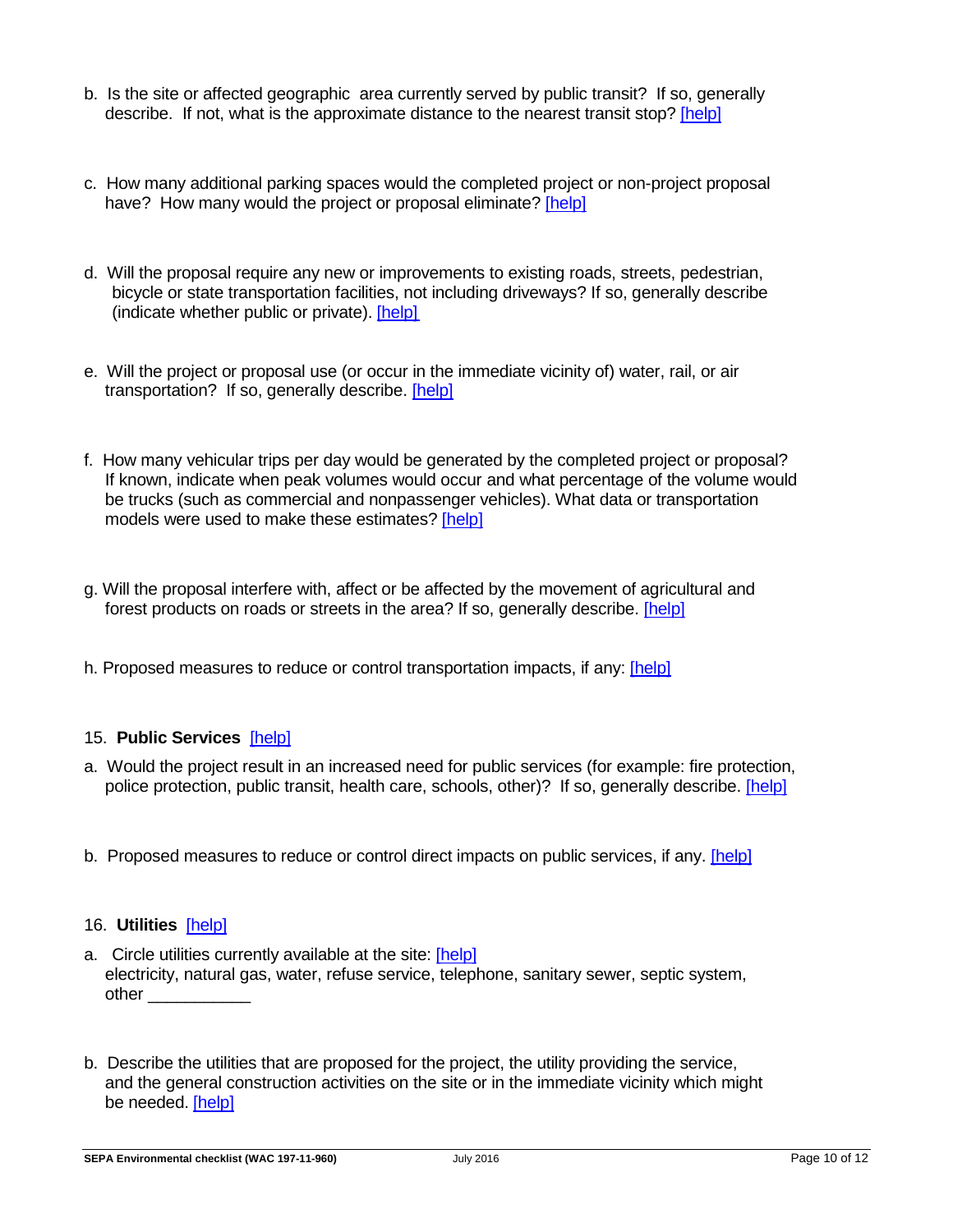## **C. Signature** [\[help\]](http://www.ecy.wa.gov/programs/sea/sepa/ChecklistGuidance.html#Signature)

The above answers are true and complete to the best of my knowledge. I understand that the lead agency is relying on them to make its decision.

| Signature:                                |  |
|-------------------------------------------|--|
| Name of signee                            |  |
| Position and Agency/Organization ________ |  |
| Date Submitted:                           |  |

## <span id="page-10-0"></span>**D. supplemental sheet for nonproject actions** [\[help\]](http://www.ecy.wa.gov/programs/sea/sepa/ChecklistGuidance.html#SupplementalSheet)

(**IT IS NOT NECESSARY** to use this sheet for project actions)

Because these questions are very general, it may be helpful to read them in conjunction with the list of the elements of the environment.

When answering these questions, be aware of the extent the proposal, or the types of activities likely to result from the proposal, would affect the item at a greater intensity or at a faster rate than if the proposal were not implemented. Respond briefly and in general terms.

1. How would the proposal be likely to increase discharge to water; emissions to air; production, storage, or release of toxic or hazardous substances; or production of noise?

Proposed measures to avoid or reduce such increases are:

2. How would the proposal be likely to affect plants, animals, fish, or marine life?

Proposed measures to protect or conserve plants, animals, fish, or marine life are:

3. How would the proposal be likely to deplete energy or natural resources?

Proposed measures to protect or conserve energy and natural resources are: